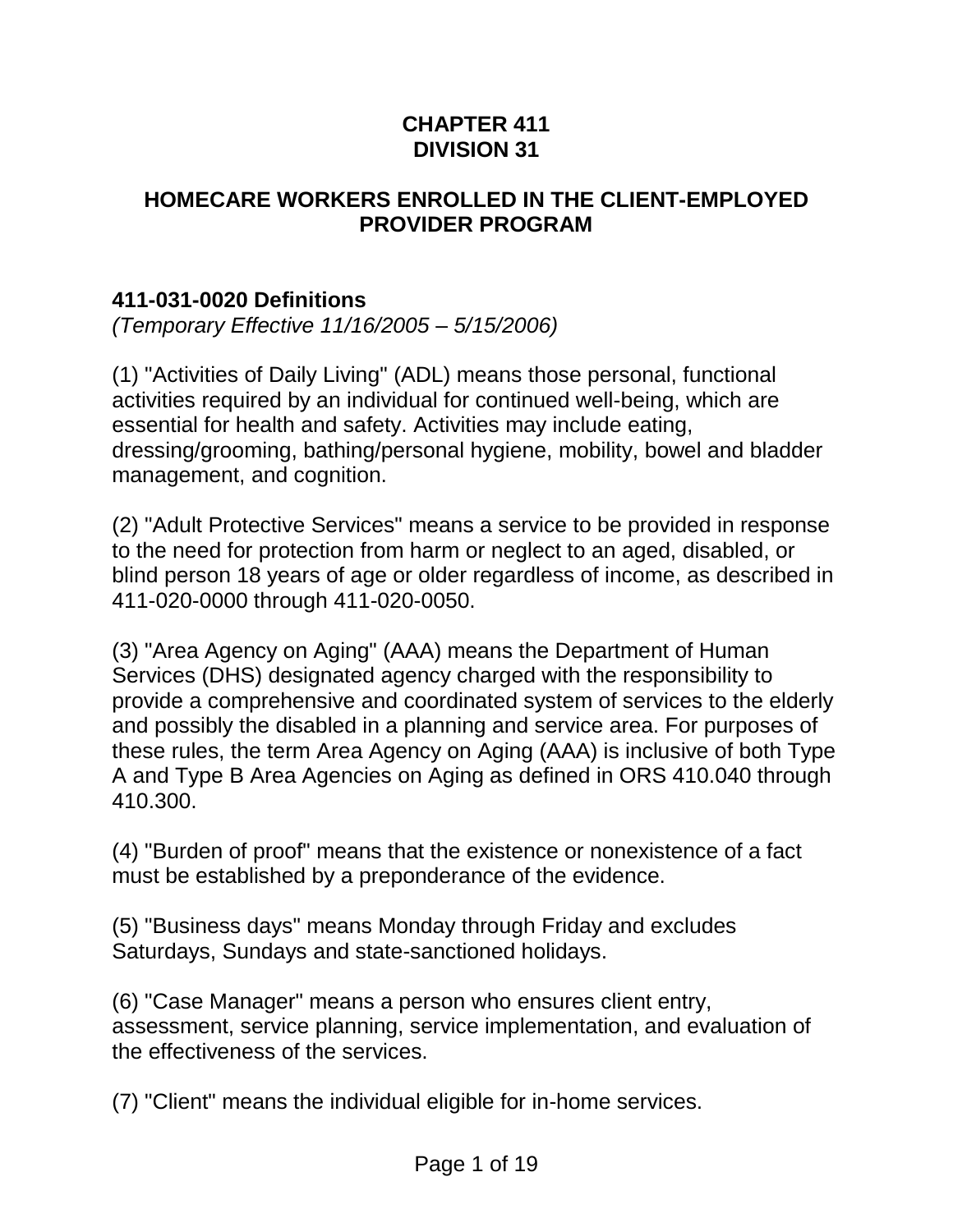(8) "Client-Employed Provider Program" (CEP) refers to the program wherein the provider is directly employed by the client and provides either hourly or live-in services. In some aspects of the employer/employee relationship, the Department of Human Services acts as an agent for the client-employer. These functions are clearly described in OAR 411-031- 0040.

(9) "Companionship Services" means those services which are designated by the Department of Labor as meeting the personal needs of a client and which are exempt from federal and state minimum wage laws.

(10) "Contracted In-Home Care" means a service provided through a contractor, which consists of minimal or substantial assistance with activities of daily living and self-management tasks.

(11) "Contracted In-Home Care Agency" means an incorporated entity or equivalent, licensed in accordance with OAR 333-536-0000 through 333- 536-0095 that provides hourly contracted in-home care to clients of the Department or Area Agency on Aging.

(12) "Department" means the Department of Human Services, Seniors and People with Disabilities.

(13) "Evidence" means testimony, writings, material objects, or other things presented to the senses that are offered to prove the existence or nonexistence of a fact.

(14) "Fiscal Improprieties" means the Homecare Worker committed financial misconduct involving the client's money, property or benefits. Improprieties include, but are not limited to, financial exploitation, borrowing money from the client, taking the client's property or money, having the client purchase items for the Homecare Worker, forging the client's signature, falsifying payment records, claiming payment for hours not worked, or similar acts intentionally committed for financial gain.

(15) "General Household Work" means, according to federal law, housecleaning, chore services, and other household tasks.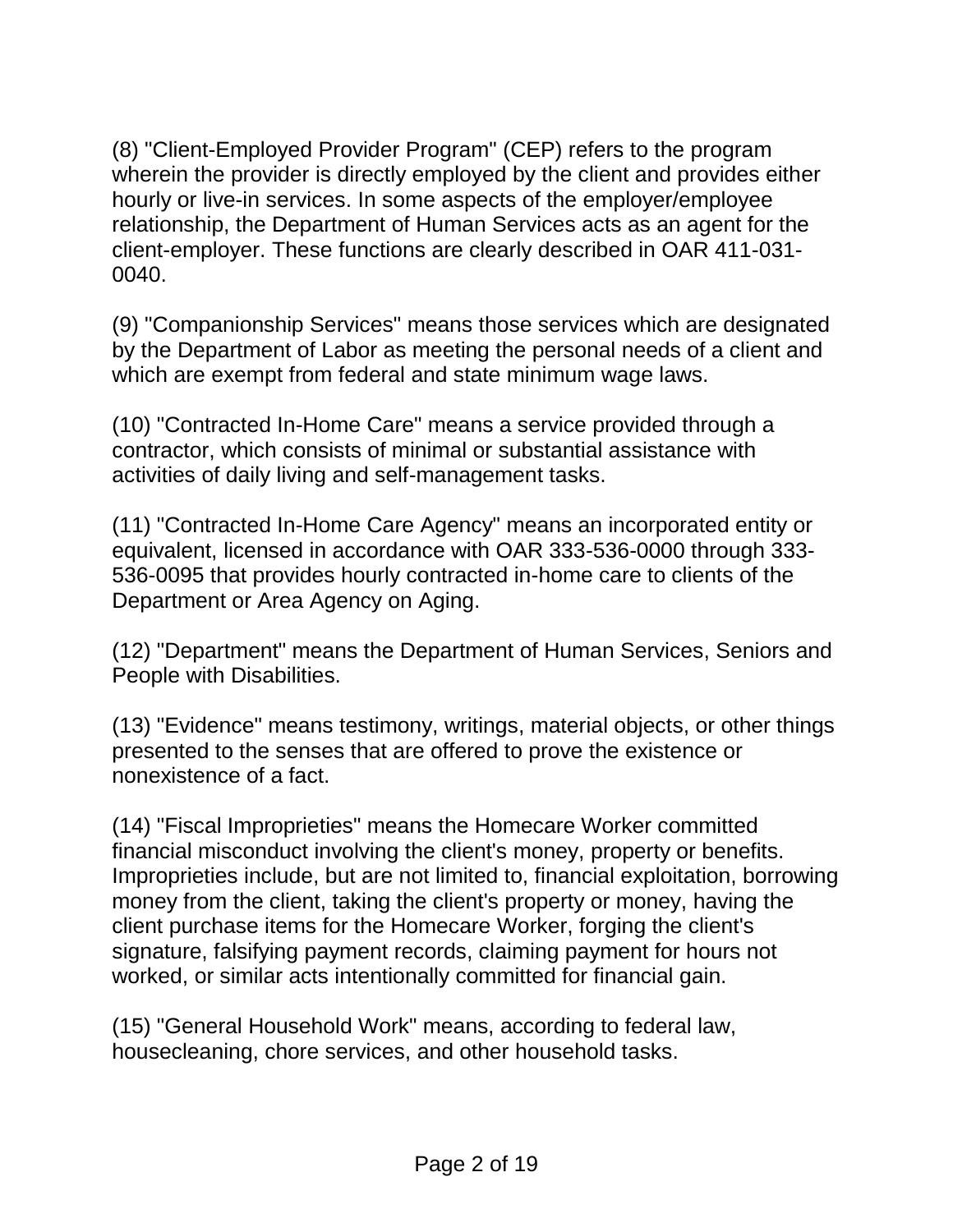(16) "Homecare Worker" (HCW) means a provider, as described in OAR 411-031-0020 and 411-031-0040, who is directly employed by the client and provides either hourly or live-in services to eligible clients. The term Homecare Worker includes providers in the Spousal Pay Program. Independent Choices Program providers and Personal Care Attendants enrolled through Developmental Disability Services or Mental Health Services are excluded from the term Homecare Worker.

(17) "Hourly Services" means the in-home services, including activities of daily living and self-management tasks, which are provided at regularly scheduled times.

(18) "Imminent Danger" means there is reasonable cause to believe a person's life or physical well-being is in danger if no intervention is initiated immediately.

(19) "In-Home Services" means those services that assist a client to stay in his/her own home.

(20) "Lack of skills, knowledge and ability to adequately or safely perform the required work" means the Homecare Worker does not possess the skills to perform services needed by Department clients. The Homecare Worker may not be physically, mentally, or emotionally capable of providing services to seniors and persons with disabilities. They may be unable or unwilling to maintain client confidentiality. Their lack of skills may put clients at risk, because they fail to perform, or learn to perform, their duties adequately to meet the needs of the client.

(21) "Live-In Services" means those Client-Employed Provider Program services provided when a client requires ADL, self-management tasks, and twenty-four hour availability. Time spent by any live-in Homecare Worker doing self-management and twenty-four hour availability are exempt from federal and state minimum wage and overtime requirements under the Companionship Services definition outlined in this rule. To ensure continuity of care for the client, live-in service plans must include at least one HCW providing 24-hour availability for a minimum of five (5) days in a calendar week.

(22) "Minimal Assistance" means the client is able to perform a majority of a task, but requires some assistance.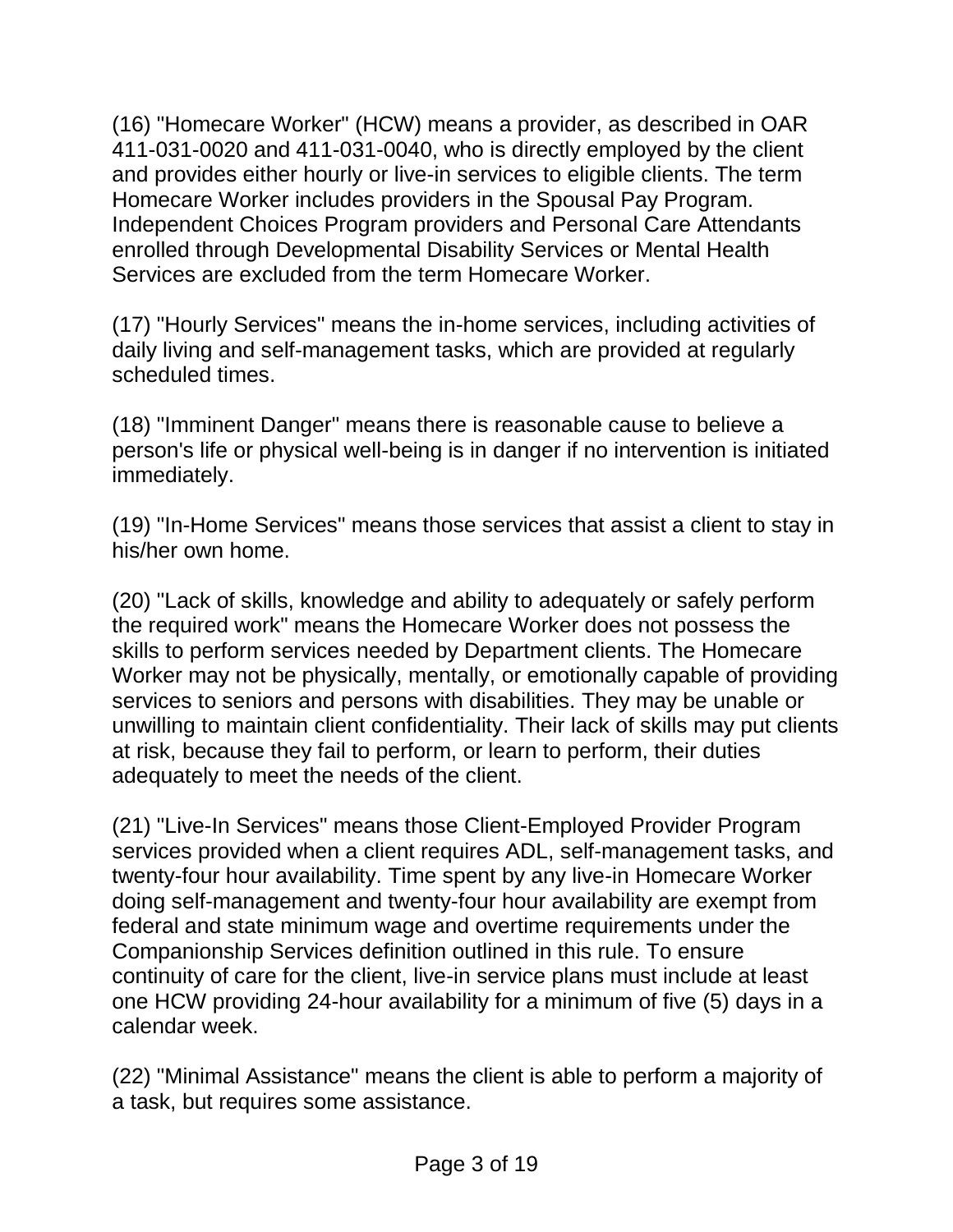(23) "Office of Administrative Hearings" means the panel established within the Employment Department under section 9, chapter 849, Oregon Laws, 1999, that conducts contested case proceedings and other such duties on behalf of designated state agencies.

(24) "Oregon Project Independence" (OPI) means the program of in-home services defined in OAR chapter 411, division 032.

(25) "Preponderance of the evidence" means that one party's evidence is more convincing than the other party's.

(26) "Provider" means the individual who actually renders the service.

(27) "Provider enrollment" means a Homecare Worker's authorization to work as a provider employed by the client, for the purpose of receiving payment for authorized services provided to Department clients. Provider enrollment includes the issuance of a provider number.

(28) "Provider number" means an identifying number, issued to each Homecare Worker who is enrolled as a provider through the Department.

(29) "Self-Management" means those activities, other than activities of daily living, required by an individual to continue independent living; i.e., medication and oxygen management, transportation, meal preparation, shopping, and client-focused housekeeping.

(30) "Seniors and People with Disabilities (SPD)" means the part of the Department of Human Services responsible for the administration of programs to seniors and people with disabilities. Many of the services are provided to clients through local Area Agency on Aging (AAA) offices.

(31) "Services are not provided as required," means the Homecare Worker does not provide the services to the client as described in the service plan authorized by the Department.

(32) "Twenty-Four Hour Availability" means the availability and responsibility of a Homecare Worker to meet Activities of Daily Living and self-management needs of a client as required by that client over a twentyfour hour period. These services are provided by a live-in Homecare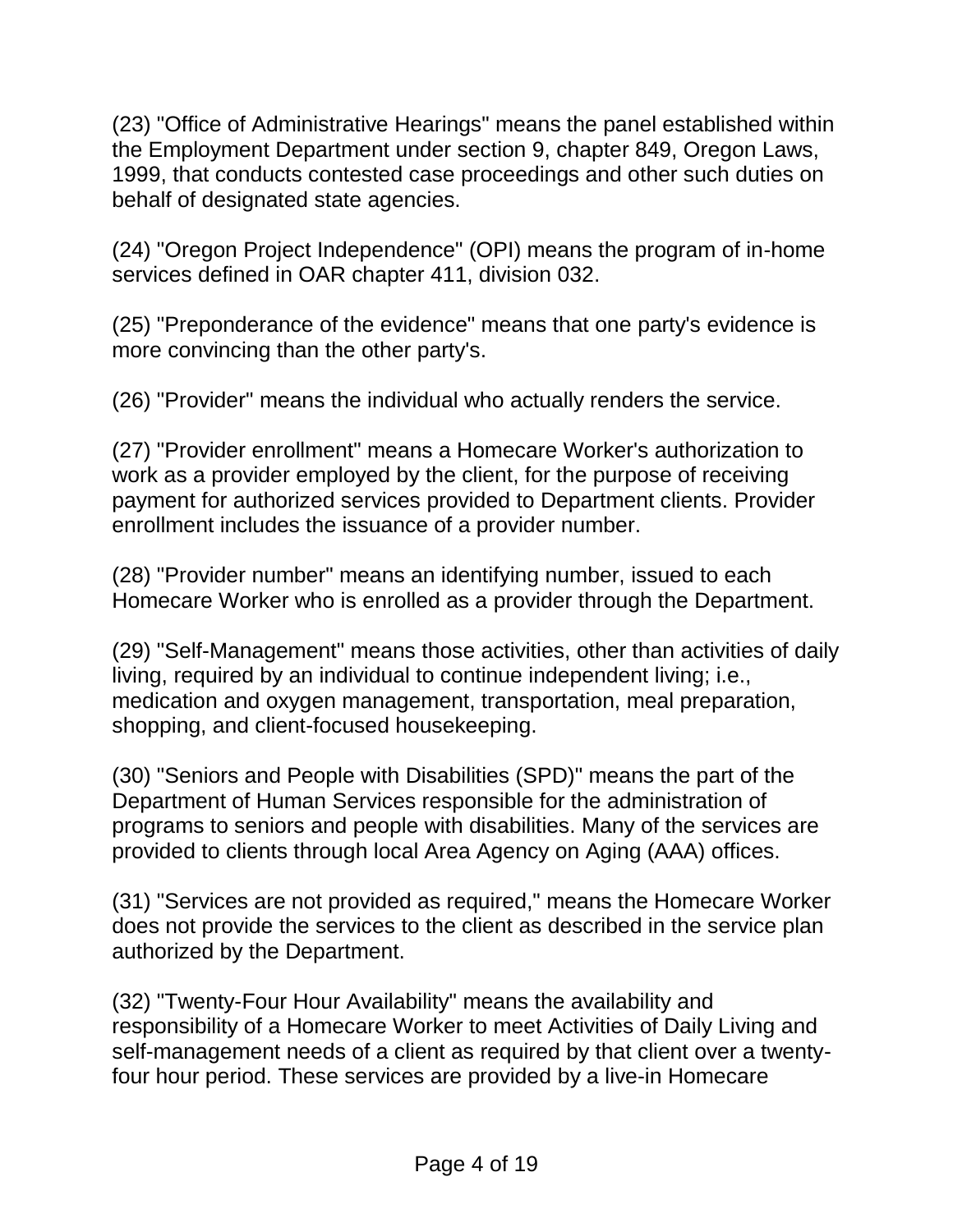Worker and are exempt from federal and state minimum wage and overtime requirements.

(33) "Unacceptable conduct at work" means the Homecare Worker has repeatedly engaged in one or more of the following behaviors: delay in their arrival to work or absences from work not prior-scheduled with the client, which are either unsatisfactory to the client or which neglect the client's care needs; or inviting unwelcome guests or pets into the client's home, which results in the client's dissatisfaction or inattention to the client's required care needs.

(34) "Unacceptable criminal history" means that a criminal history check and fitness determination have been conducted pursuant to Administrative Rules 410, Division 007, finding the Homecare Worker unfit.

(35) "Violation of a drug-free workplace" means there was a substantiated complaint against the Homecare Worker being intoxicated by alcohol or drugs while responsible for the care of the client, while in the client's home, or while transporting the client, or manufacturing or distributing drugs while providing authorized services to the client or while in the client's home.

(36) "Violations of Protective Service and abuse rules" means the Homecare Worker violated protective service and abuse rules as described in 411-020-0002, Section 1. Abuse includes physical assault, use of inappropriate or derogatory language, financial exploitation, inappropriate sexual advances, neglect of care, and denying medical care or treatment. Abuse also includes the use of medications or physical restraints when used to discipline the client or for the convenience of the provider.

Stat. Auth.: ORS 409.050, 410.070 & 410.090 Stats. Implemented: ORS 410.010, 410.020 & 410.070

## **411-031-0030 Scope**

*(Adopted 6/1/2004)*

These Administrative Rules establish the standards and procedures governing Homecare Workers and the fiscal services provided on behalf of Department clients to Homecare Workers enrolled in the Client-Employed Provider Program. Homecare Workers provide home and community-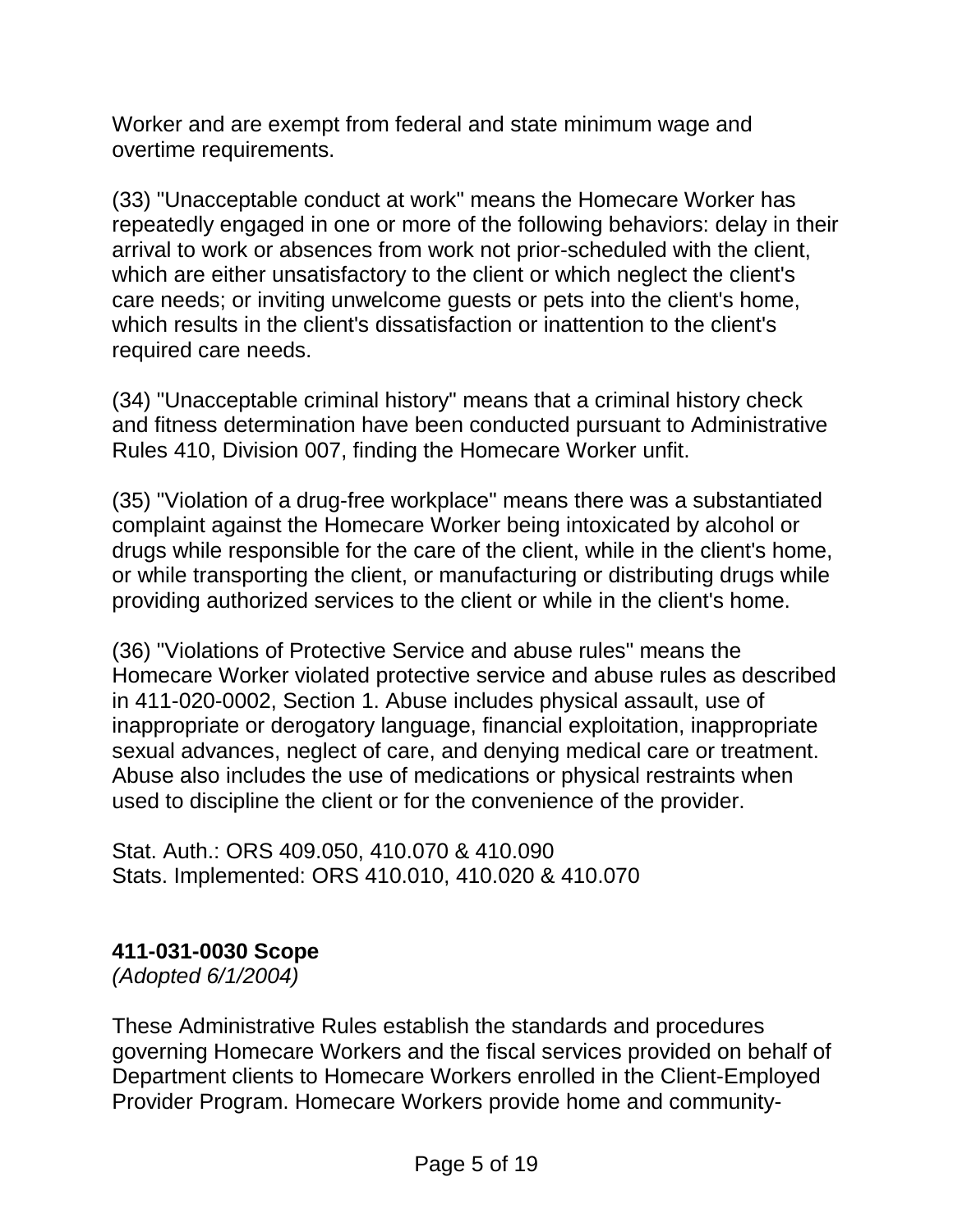based waiver, state plan and Oregon Project Independence in-home support services to clients of the Department of Human Services and Area Agencies on Aging. In-home support services supplement the ability of Department/AAA clients to continue to live in their own homes.

Stat. Auth.: ORS 409.050, 410.070 & 410.090 Stats. Implemented: ORS 410.010, 410.020 & 410.070

# **411-031-0040 Client-Employed Provider Program**

*(Amended 7/1/2005)*

The Client-Employed Provider Program contains systems and payment structures to employ both hourly and live-in providers. The live-in structure assumes that the provider will be required for activities of daily living and self-management tasks and twenty-four hour availability. The hourly structure assumes that the provider will be required for activities of daily living and self-management tasks during specific substantial periods. Except as indicated, all of the following criteria apply to both structures:

(1) Employment Relationship: The relationship between the provider and the client is that of employee and employer.

(2) Job Descriptions: Each client/employer, in cooperation with the case manager, or if present, contracted Registered Nurse, may create a job description for the potential employee. Such descriptions will make it clear that general household work will comprise less than 20% of the live-in employee's time.

(3) Homecare Worker Liabilities: The only benefits available to Homecare Workers are those negotiated in the collective bargaining agreement between the Home Care Commission and the Service Employee's International Union, Local 503, OPEU. This agreement does not include participation in the Public Employees Retirement System or the Oregon Public Service Retirement Plan (OPSRP). Homecare Workers are not state employees.

(4) Interruption of Services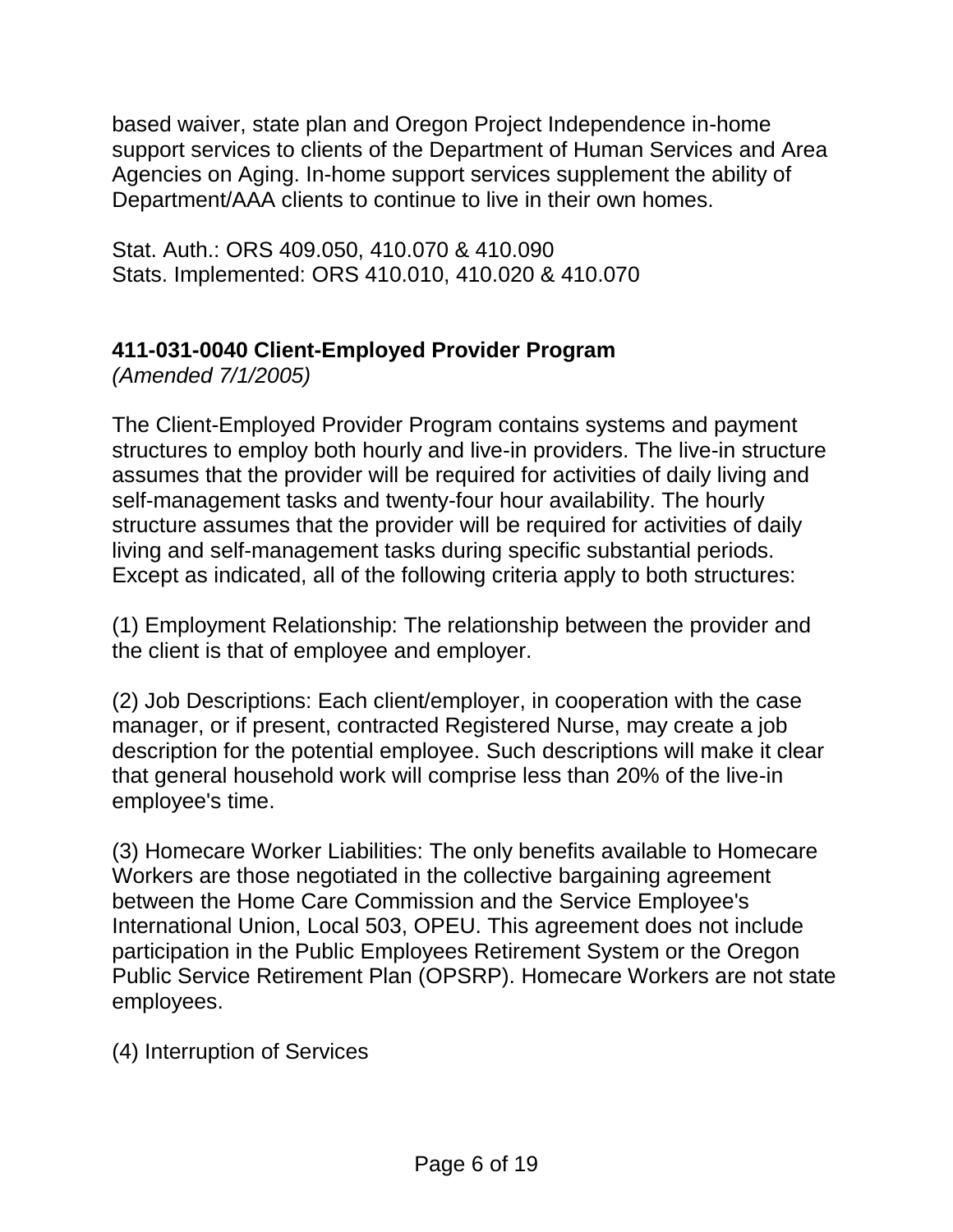(a) When a client is absent from the home due to an illness or medical treatment and is expected to return to the home, a live-in provider, who is the only live-in provider for a client, may be retained to ensure his/her presence upon the client's return or to maintain the client's home for up to 30 days at the rate of pay immediately preceding the client's absence. Spousal Pay Providers are not eligible for payment during a client absence.

(b) The required meals and lodging expenses of the provider, while providing these services fifty miles or more from the client's residence, will be covered. Such expenses, including mileage allowed under Section (11) of this rule, will be covered by the Office of Medical Assistance Programs, whenever possible.

(5) Selection of Homecare Worker: The client carries primary responsibility for locating, interviewing, screening, and hiring his/her own employees. The right to employ the individual of his/her choice stands without regard to any limitations established by the legislature or federal government, except for Bureau of Citizenship and Immigration Services Rules.

(6) Employment Agreement: The client/employer retains the full right to establish the employer/employee relationship at any time after Bureau of Citizenship and Immigration Services papers have been completed and identification photocopied. The Department will not guarantee payment for those services until all acceptable enrollment standards have been verified and both the employer and Homecare Worker have been formally notified in writing that payment by the Department is authorized.

(7) Termination of Employment: Terms of dismissal or resignation notice are the sole responsibility of the employer to establish at the time of employment.

(8) Provider Enrollment

(a) Enrollment Standards: A Homecare Worker must meet all of the following standards to be enrolled with the Department's Client-Employed Provider Program:

(A) The Homecare Worker must maintain a drug-free work place.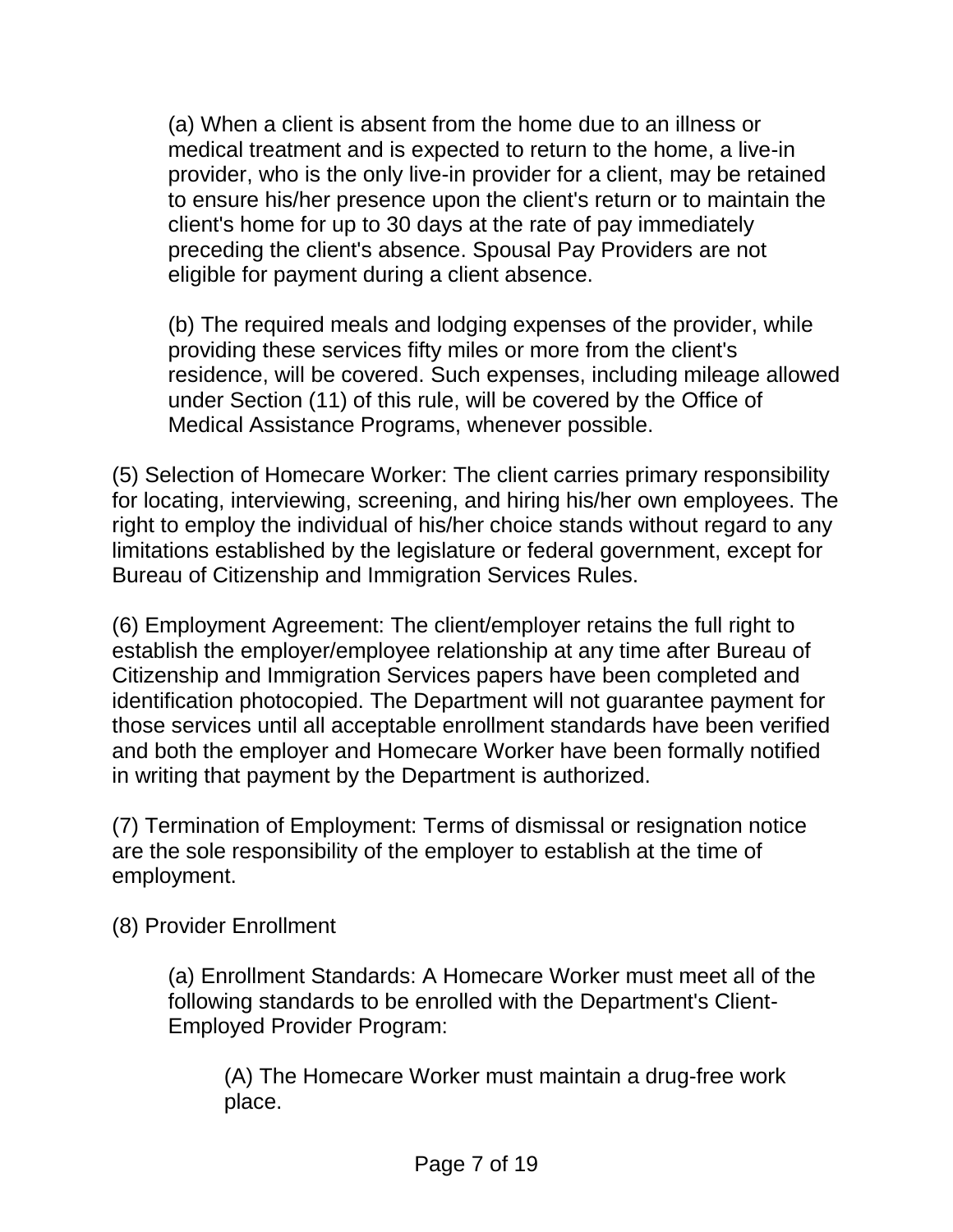(B) The Homecare Worker must have an acceptable criminal history as defined in OAR chapter 410, division 007.

(C) The Homecare Worker must have the skills, knowledge, and ability to perform, or to learn to perform the required work.

(D) The Homecare Worker's U.S. employment authorization must be verified.

(E) The Homecare Worker must be 18 years of age or older. DHS Central Office may approve limited enrollment, as described in (8)(d) of this rule, for a Homecare Worker who is at least sixteen years of age.

(F) The Homecare Worker must complete an orientation as described in Section (8)(e) of this rule.

(b) The Department may deny an application for provider enrollment in the Client-Employed Provider Program when:

(A) The applicant has a history of violating protective service and abuse rules;

(B) The applicant has committed fiscal improprieties;

(C) The applicant does not have the skills, knowledge or ability to adequately or safely provide services;

(D) The applicant has an unacceptable criminal history;

(E) The applicant is not 18 years of age;

(F) The applicant has been excluded by the Health and Human Services, Office of Inspector General, from participation in Medicaid, Medicare and all other Federal health care programs; or

(G) The Department has information that enrolling the applicant as a Homecare Worker would put vulnerable clients at risk.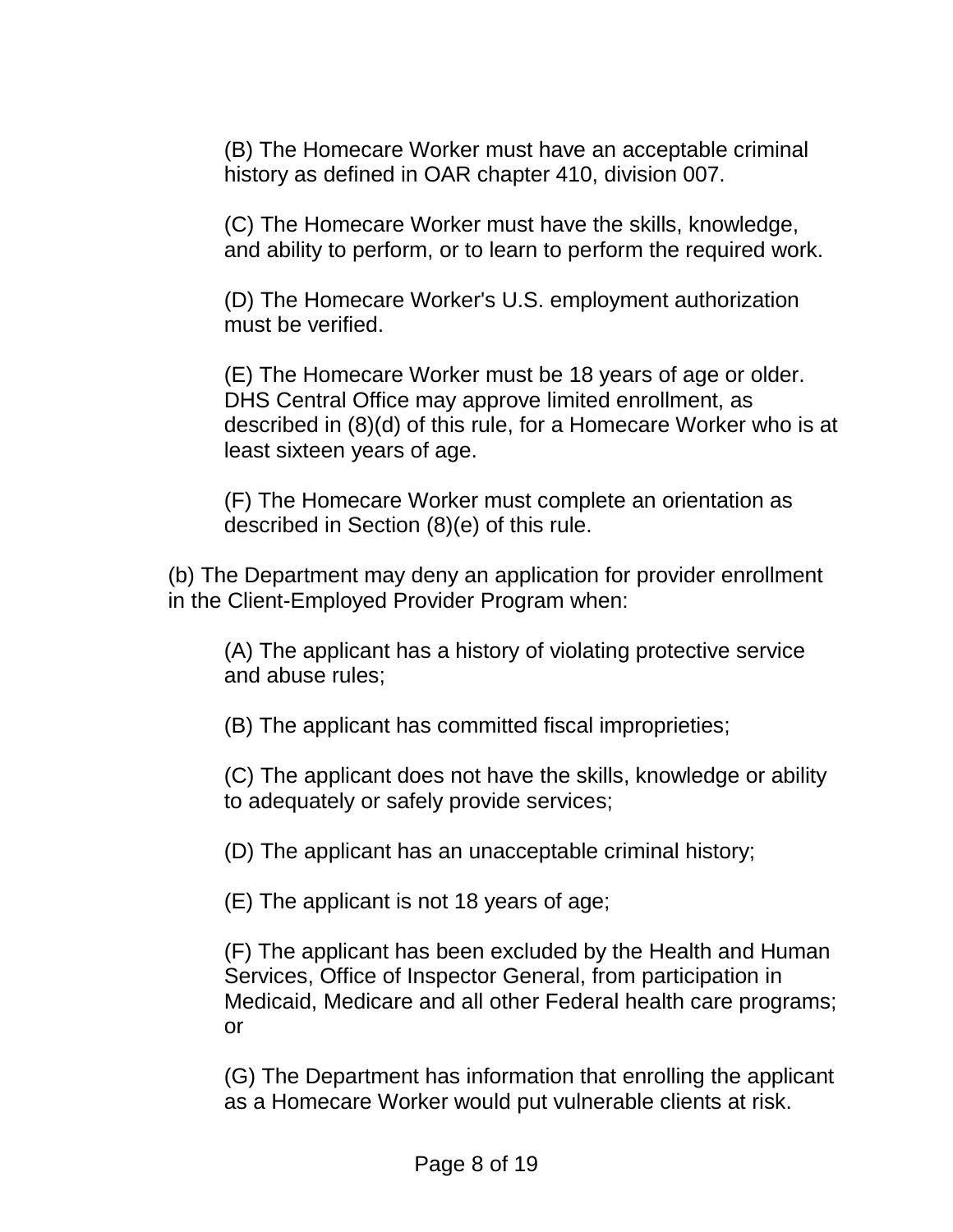(c) Criminal History Clearance Rechecks: Criminal history clearance re-checks will be conducted at least every other year from the date the Homecare Worker is enrolled. Re-checks may be conducted at the discretion of the Department/AAA.

(d) Limited enrollment: SPD/AAA may approve a limited enrollment for a Homecare Worker to provide services exclusively to a client or to specific clients. Generally, limited enrollment would be approved for Homecare Workers providing services exclusively to clients who are family members, friends or neighbors. To be authorized to work for clients in general, a Homecare Worker must complete a criminal history clearance re-check.

(e) Homecare Worker Orientation: Homecare Workers must participate in an orientation arranged through an SPD/AAA office. The orientation should occur within the first 30 days after becoming enrolled in the Client-Employed Provider Program and prior to beginning work for any specific SPD/AAA clients. When completion of an orientation is not possible within those timelines, orientation must be completed within 90 days of being enrolled. If a Homecare Worker fails to complete an orientation within 90 days of provider enrollment, their provider number will be inactivated and any authorization for payment of services will be discontinued.

(f) A Homecare Worker's provider enrollment may be inactivated when:

(A) The Homecare Worker has not provided any paid services to any client in the last twelve months;

(B) The Homecare Worker fails to complete a criminal history clearance authorization requested by the Department;

(C) The Homecare Worker informs the Department they will no longer be providing Homecare Worker services in Oregon; or

(D) A complaint is being investigated against a Homecare Worker who, at the time, is not providing any paid services to clients.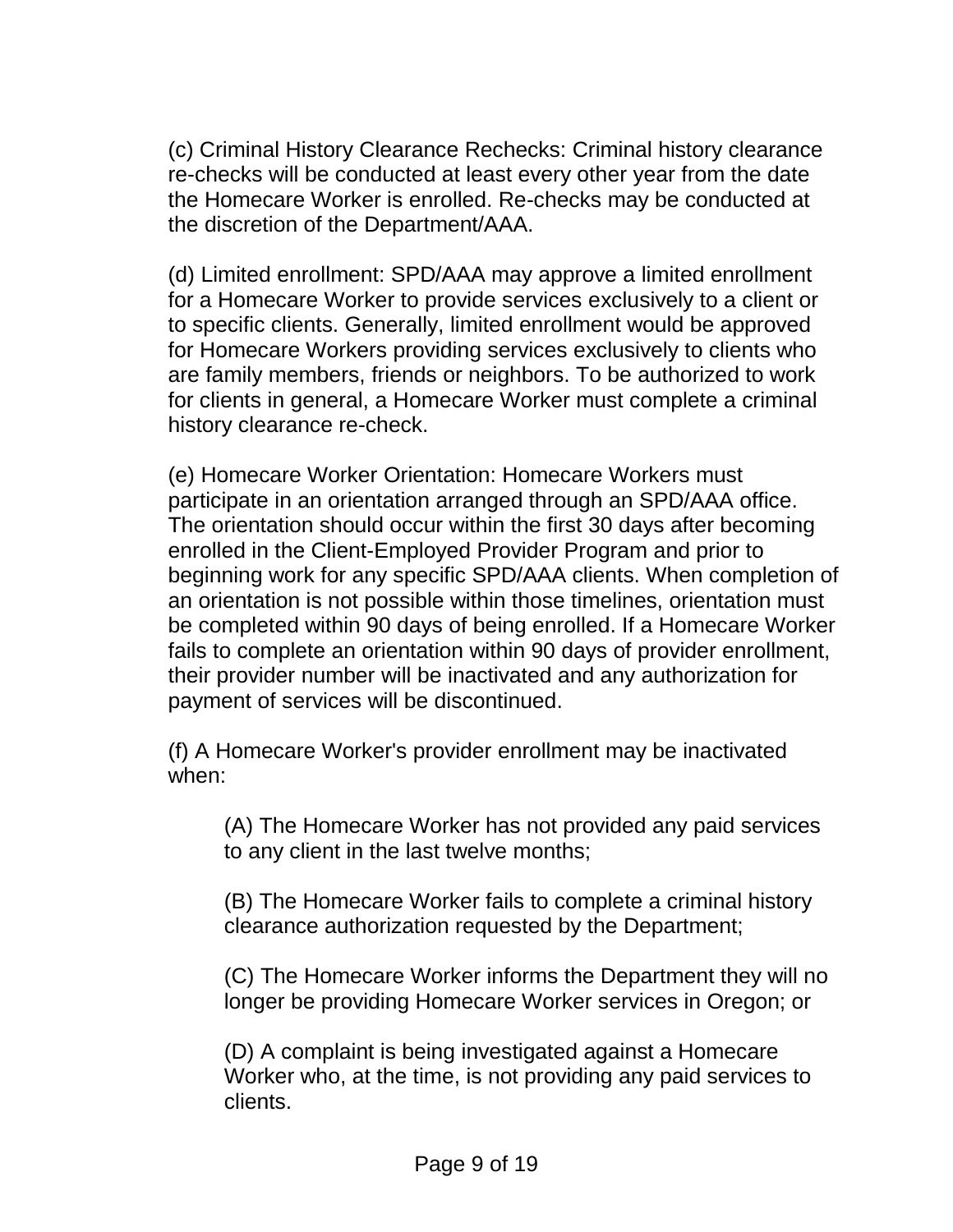#### (9) Paid Leave

(a) Live-in Home Care Workers: The Department will authorize one twenty-four hour period of leave each month when a live-in Homecare Worker or Spousal Pay Provider is the only live-in provider during the course of a month. For any part of a month worked, the live-in Homecare Worker will receive a proportional share of that twenty-four hour period of leave authorization. A prorated share of the 24 hours will be allocated proportionately to each live-in when there is more than one live-in provider for a client.

(A) Accumulation and Usage: A provider may not accumulate more than 144 hours of accrued leave. The employer, Homecare Worker, and case manager will coordinate the timely use of these hours. Usage may be in one-hour increments. Accrued leave must be taken while employed as a live-in.

(B) Transferability of Paid Leave: The Homecare Worker retains the right to earned paid leave when terminating employment with one employer, so long as the Homecare Worker is employed with another employer as a live-in within one year of termination. Paid leave cannot be cashed out.

(b) Hourly Homecare Workers: On July 1st of each year, active Homecare Workers who worked eighty (80) authorized and paid hours in any one (1) of the three (3) previous months of active employment will be credited with one eight (8) hour block of paid leave to use during the current fiscal year (July 1 through June 30). One eight (8) hour block of paid leave will be credited to each eligible Homecare Worker, irrespective of the number of clients they serve. Such leave will not be cumulative from year to year. Such time off must be utilized in one (1) eight (8)-hour block subject to authorization. If the Homecare Worker's normal workday is less than eight (8) hours, such time off may be utilized in blocks equivalent to the normal workday. Any remaining hours that are less than the normally scheduled workday may be taken as a single block. If the leave hours are not used within the fiscal year, the balance will be reduced to zero (0). Homecare Workers will not be compensated for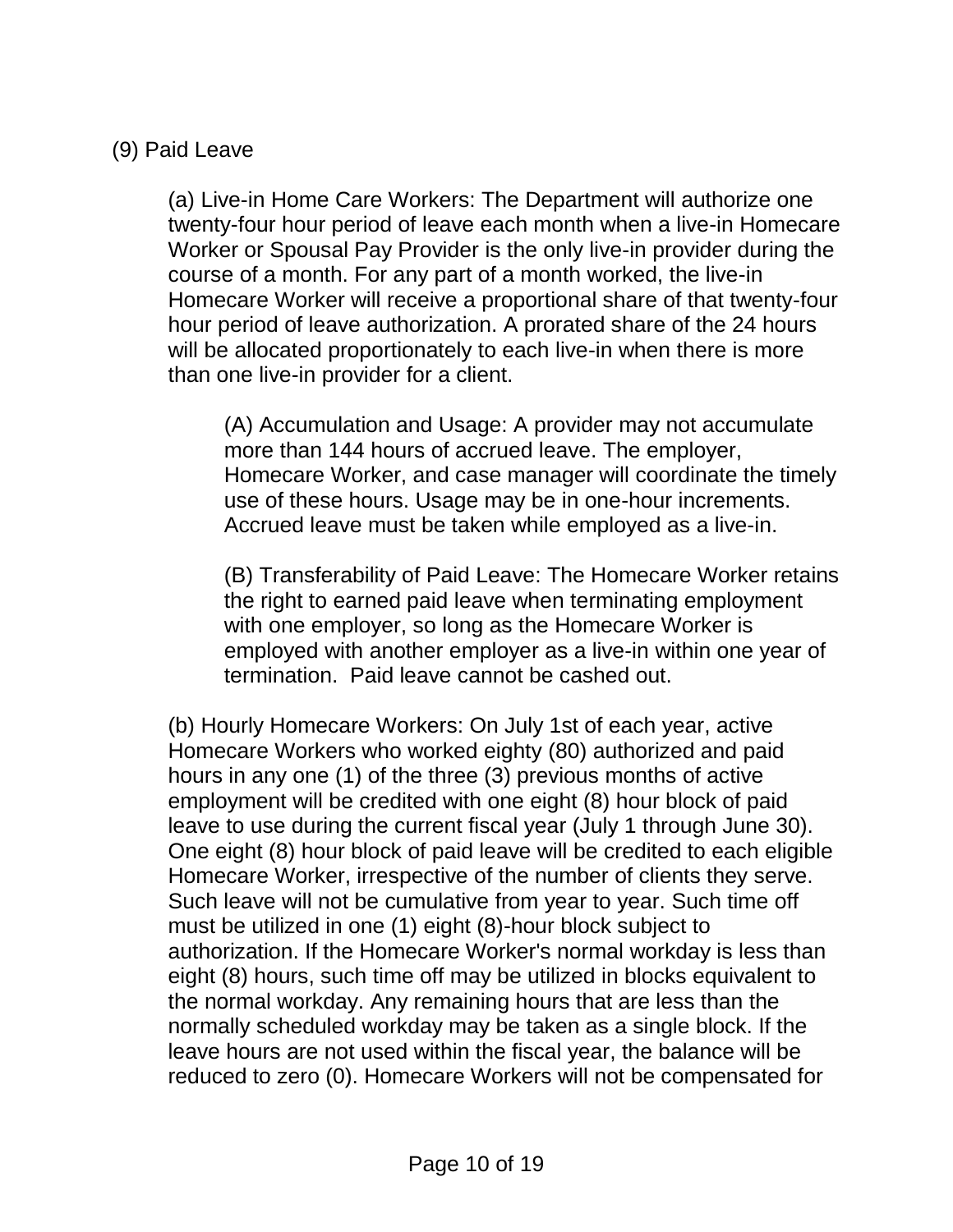paid leave unless the time off work is actually taken. Hourly paid leave cannot be cashed out.

(10) Department Fiscal and Accounting Responsibility.

(a) Direct Service Payments: The Department will make payment to the provider on behalf of the client for all in-home services. This payment will be considered full payment for the services rendered under Title XIX. Under no circumstances is the Homecare Worker to demand or receive additional payment for these Title XIX-covered services from the client or any other source. Additional payment to Homecare Workers for the same services covered by Oregon's Title XIX Home and Community Based services waiver is prohibited.

(b) Timely Submission of Claims: In accordance with OAR 410-120- 1300, all claims for services must be submitted within 12 months of the date of service.

(c) Ancillary Contributions:

(A) FICA: Acting on behalf of the Client/Employer, the Department will apply any applicable FICA (Federal Insurance Contributions Act) regulations and will:

(i) Withhold the provider/employee contribution from payments;

(ii) Refund previously withheld amounts when it is determined the provider/employee is not subject to withholdings; and

(iii) Submit the Client/Employer contribution and the amounts withheld from the provider/employee to the Social Security Administration.

(B) Benefit Fund Assessment: The Workers' Benefit Fund assessment pays for programs that provide direct benefits to injured workers and their beneficiaries and that assist employers in helping injured workers return to work. The Department of Consumer & Business Services sets the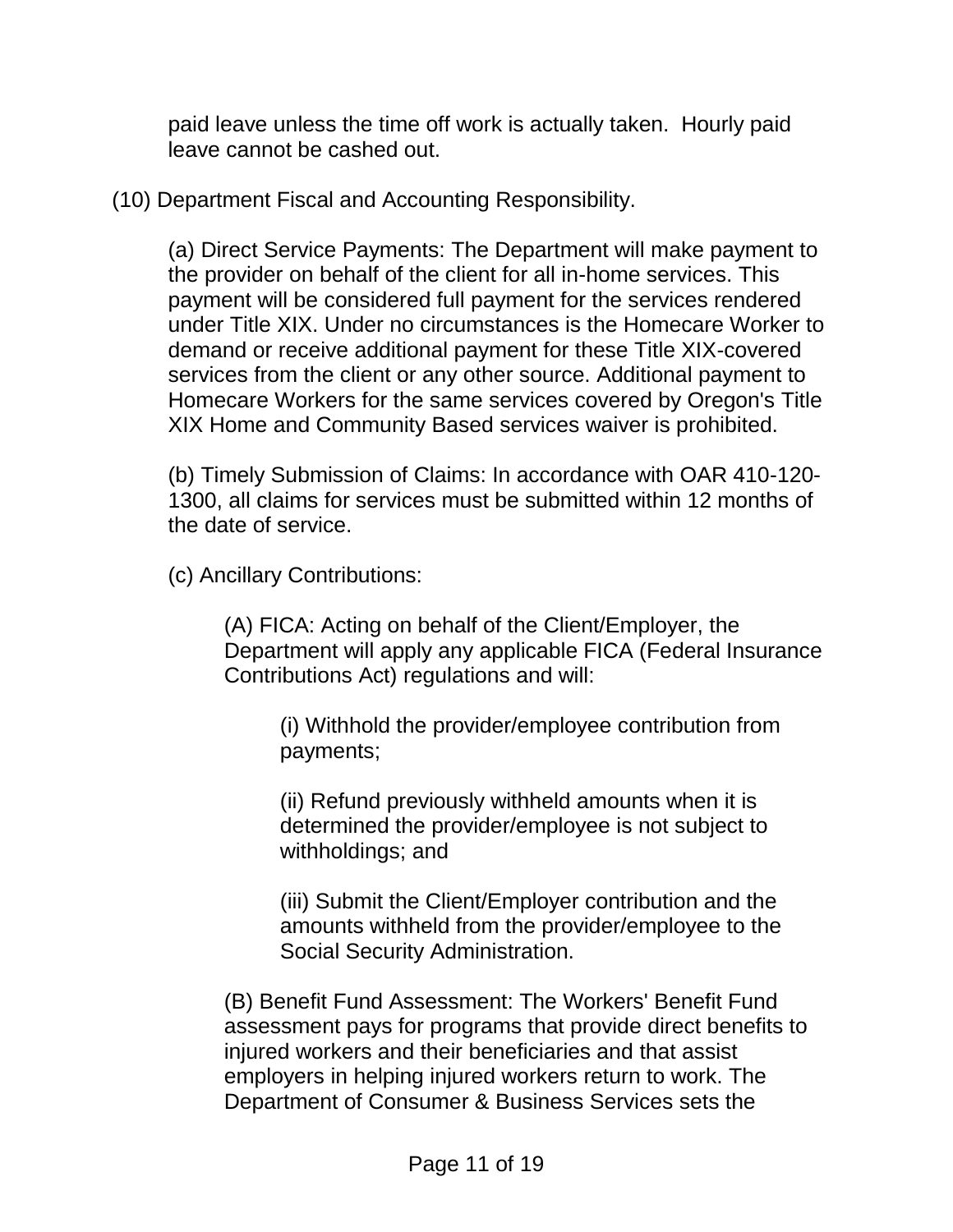Workers' Benefit Fund assessment rate for each calendar year. DHS calculates the hours rounded up to the nearest whole hour and deducts an amount rounded up to the nearest cent. Acting on behalf of the Client/Employer, the Department will:

(i) Deduct the employee/providers' share of the Benefit Fund Assessment rate for each hour or partial hour worked by each paid Homecare Worker.

(ii) Collect the client/employer's share of the Benefit Fund Assessment for each hour or partial hour of paid services received.

(iii) Submit the client and provider's contributions to the Workers' Benefit Fund.

(C) The Department will pay the employer's share of the Unemployment Tax.

(d) Ancillary Withholdings. For purposes of Section (10)(c) of this rule, "labor organization" means any organization that has, as one of its purposes, representing employees in their employment relations.

(A) The Department will deduct from the provider's monthly salary or wages the specified amount for payment to a labor organization.

(B) In order to receive this payment, the labor organization must enter into a written agreement with the Department to pay the actual administrative costs of the deductions.

(C) The Department will pay the deducted amount monthly to the designated labor organization.

(e) State and Federal Income Tax Withholding

(A) The Department will withhold state and federal income taxes on all payments to Homecare Workers, as indicated in the Home Care Commission's collective bargaining agreement with the Service Employee's International Union.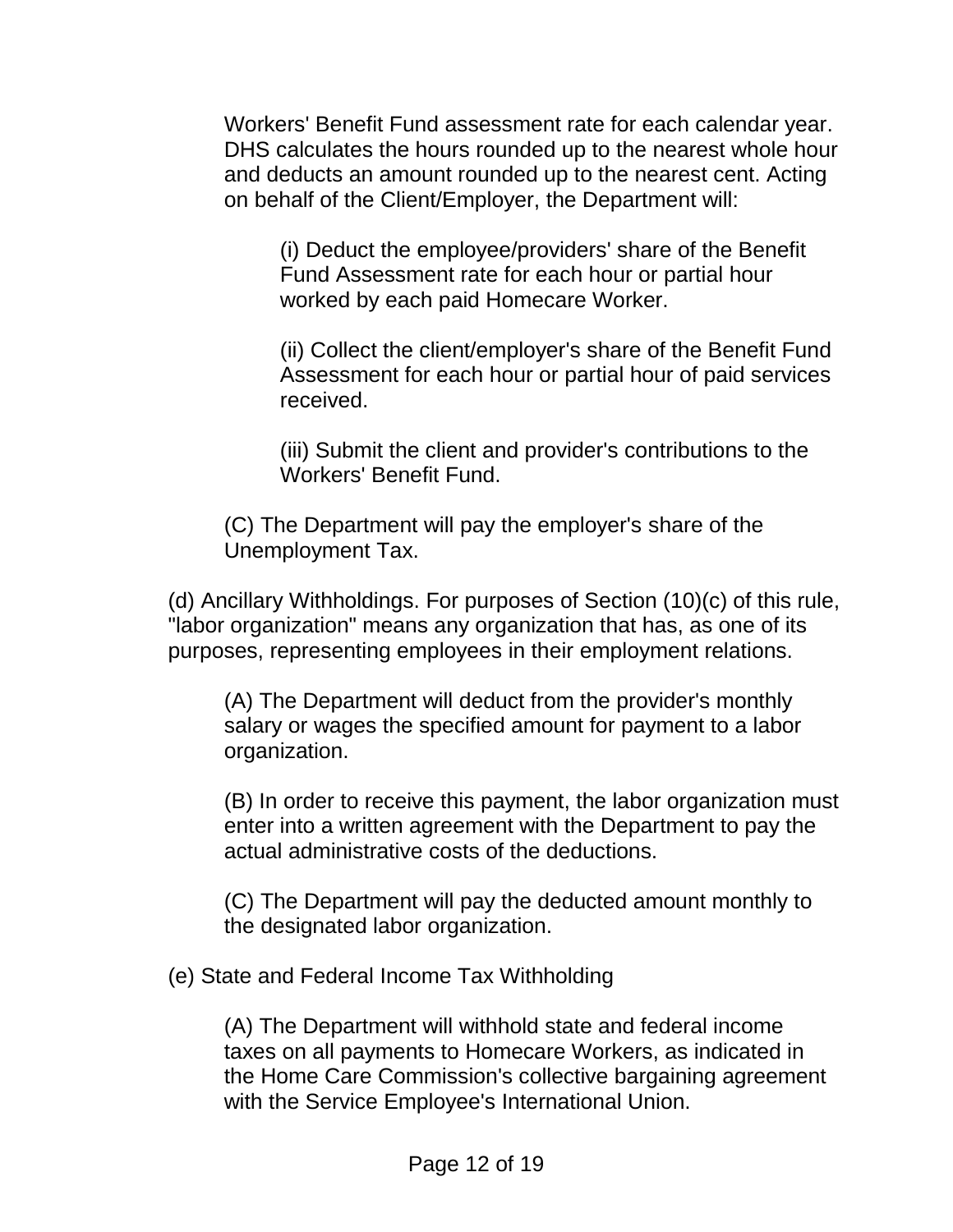(B) Homecare Workers must complete and return a current Internal Revenue Service (IRS) W-4 form to the local office. The Department will apply standard income tax withholding practices in accordance with the Code of Federal Regulations, Title 26, Part 31 (26 CFR 31).

(11) Homecare Worker Expenses Secondary to Performance of Duties

(a) Providers may be reimbursed at the published state mileage rate when they use their own car for service plan related transportation, if prior authorized by the case manager. If unscheduled transportation needs arise during non-office hours, an explanation as to the need for the transportation must be provided and approved prior to reimbursement.

(b) Medical transportation through the Office of Medical Assistance Programs (OMAP), volunteer transportation, and other transportation services included in the service plan will be considered a prior resource.

(c) DHS is not responsible for vehicle damage or personal injury sustained while using a personal motor vehicle for OMAP or service plan-related transportation, except as may be covered by workers' compensation.

(12) Workers' Compensation and health insurance are available to eligible Homecare Workers as defined in the Home Care Commission's bargaining agreement with the Service Employee's International Union. In order to receive Homecare Worker services, the Client-Employer must provide written authorization and consent to the Department for the provision of workers' compensation insurance for their employee.

#### (13) Overpayments

(a) An overpayment is any payment made to a Homecare Worker by the Department that is more than the person is authorized to receive.

(b) Overpayments are categorized as follows: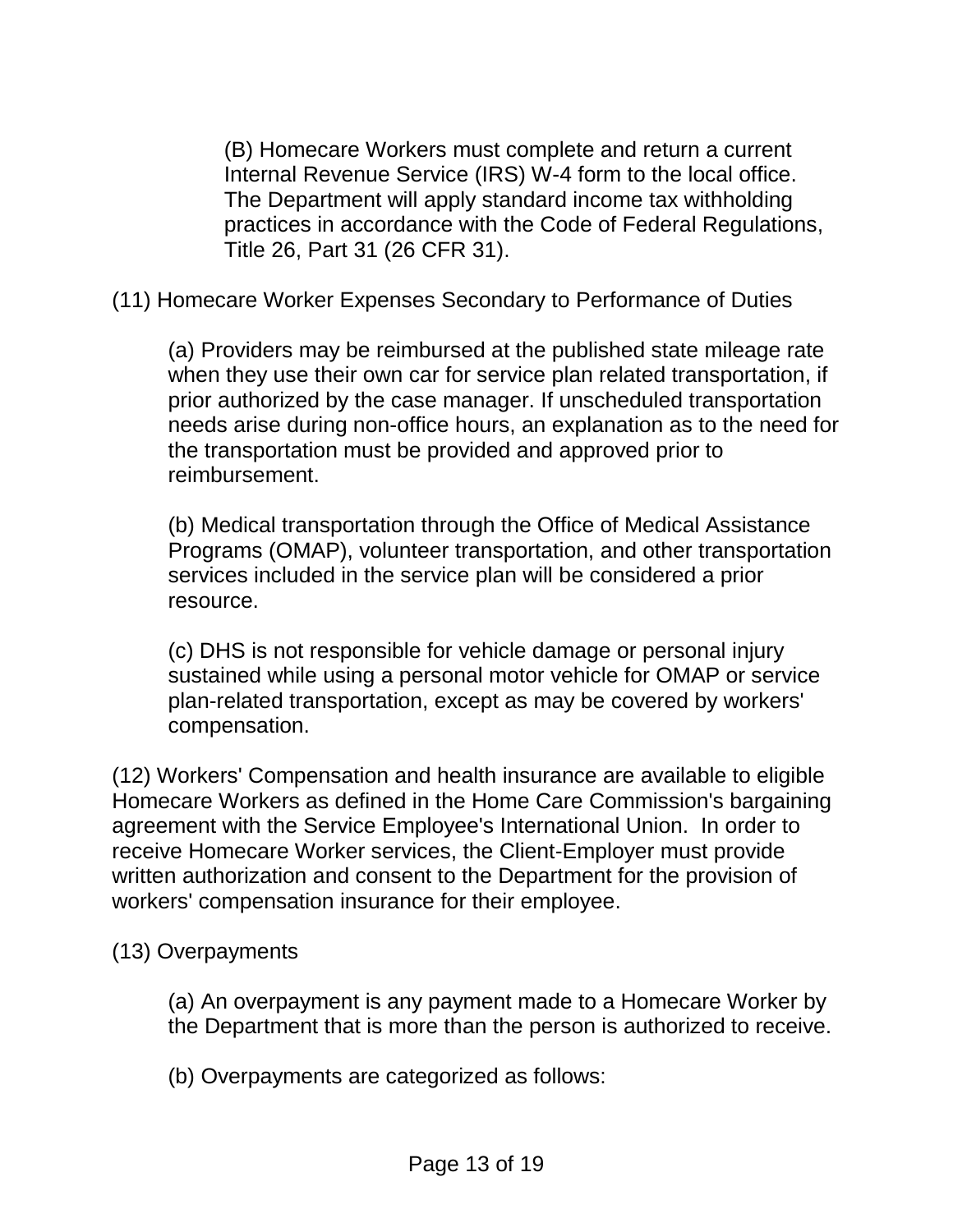(A) Administrative Error Overpayment: Occurs when the Department failed to authorize, compute or process the correct amount of in-home service hours or wage rate.

(B) Provider Error Overpayment: Occurs when the Department overpays the Homecare Worker due to a misunderstanding, unintentional or intentional error.

(C) Fraud Overpayment: The Department of Justice, Medicaid Fraud Unit will determine when fraud has occurred and it has resulted in an overpayment.

(c) Overpayments are recovered as follows:

(A) Overpayments will be collected prior to garnishments, such as child support, IRS back taxes, and educational loans.

(B) Administrative or Provider Error Overpayments will be collected at no more than five percent (5%) of the Homecare Worker's gross wages.

(C) Fraud Overpayments: The Department of Justice, Medicaid Fraud Unit will determine when a fraud overpayment has occurred and the manner and amount to be recovered.

(D) Providers no longer employed as Homecare Workers, will have any remaining overpayment deducted from their final check. The provider is responsible for repaying the amount in full when the final check is insufficient to cover the remaining overpayment.

Stat. Auth.: ORS 409.050, 410.070 & 410.090 Stats. Implemented: ORS 410.010, 410.020 & 410.070

# **411-031-0050 Administrative Review and Hearing Rights**

*(Temporary Effective 11/16/2005 – 5/15/2006)*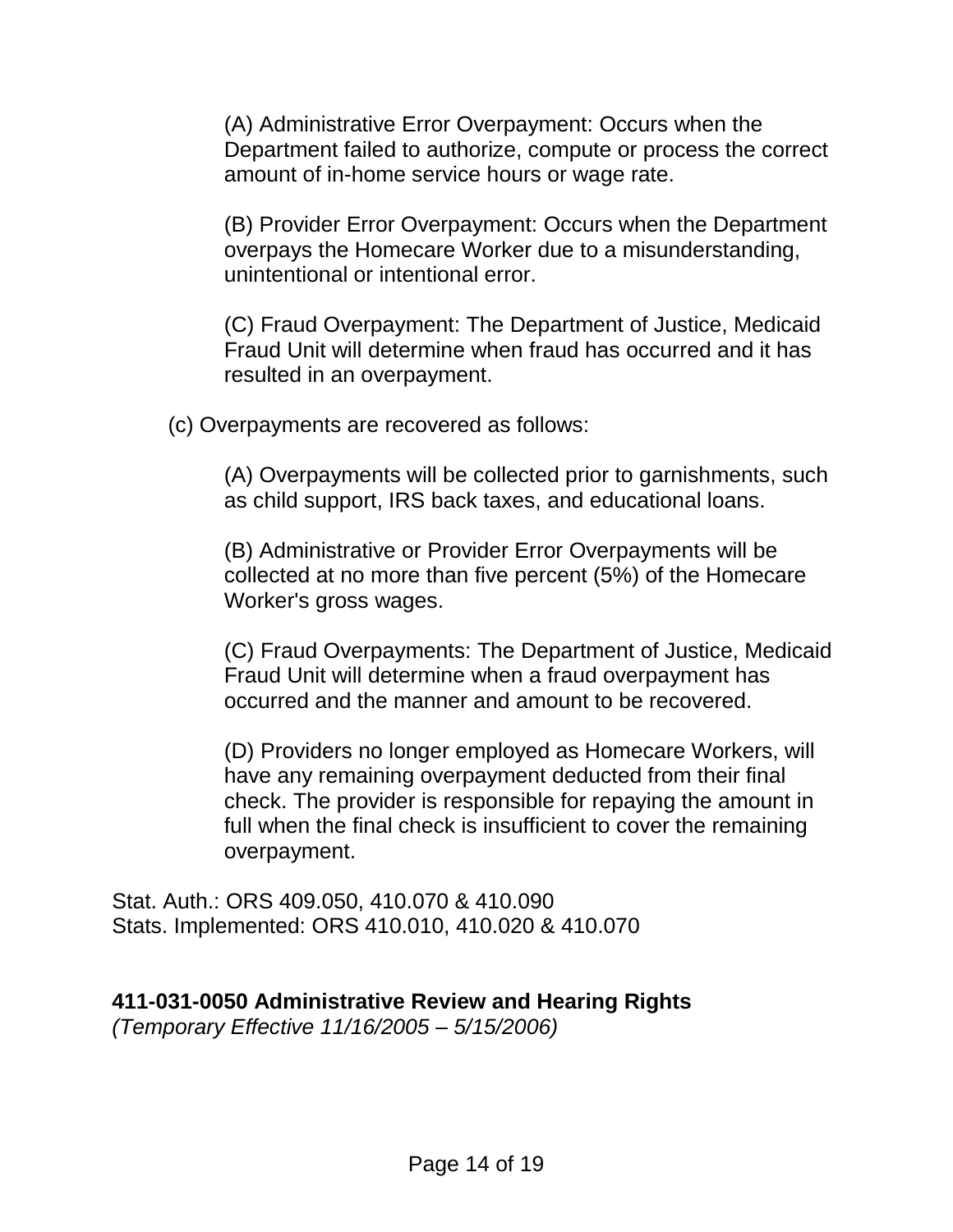This rule establishes the appeal and hearing rights for Homecare Workers when the Department suspends or terminates the HCW's provider enrollment.

(1) Exclusions to Appeal and Hearings Rights:

(a) The following are excluded from this administrative review and hearing rights process:

(A) Terminations based on criminal history. The Homecare Worker has the right to a hearing within OAR 410-007-0200 through 410-007-0380.

(B) Homecare Workers that have not worked in the last twelve months. The provider enrollment may become inactivated but will not be terminated. To activate the provider enrollment number, the HCW must complete an application and criminal history clearance.

(C) Homecare Workers that fail to complete a criminal history recheck.

(D) Homecare Workers that are denied a provider enrollment number at the time of initial application.

(E) Homecare Workers not currently providing services to any clients whose provider enrollment is inactivated while an investigation is being completed.

(F) Homecare Workers who have been excluded by Health and Human Services, Office of Inspector General, from participation in Medicaid, Medicare and all other federal programs.

(b) These rules only apply to Homecare Workers as defined in OAR 411, division 031. These rules do not include any other providers enrolled, licensed or otherwise registered by the Department of Human Services.

(2) Violations Resulting in Termination of Provider Enrollment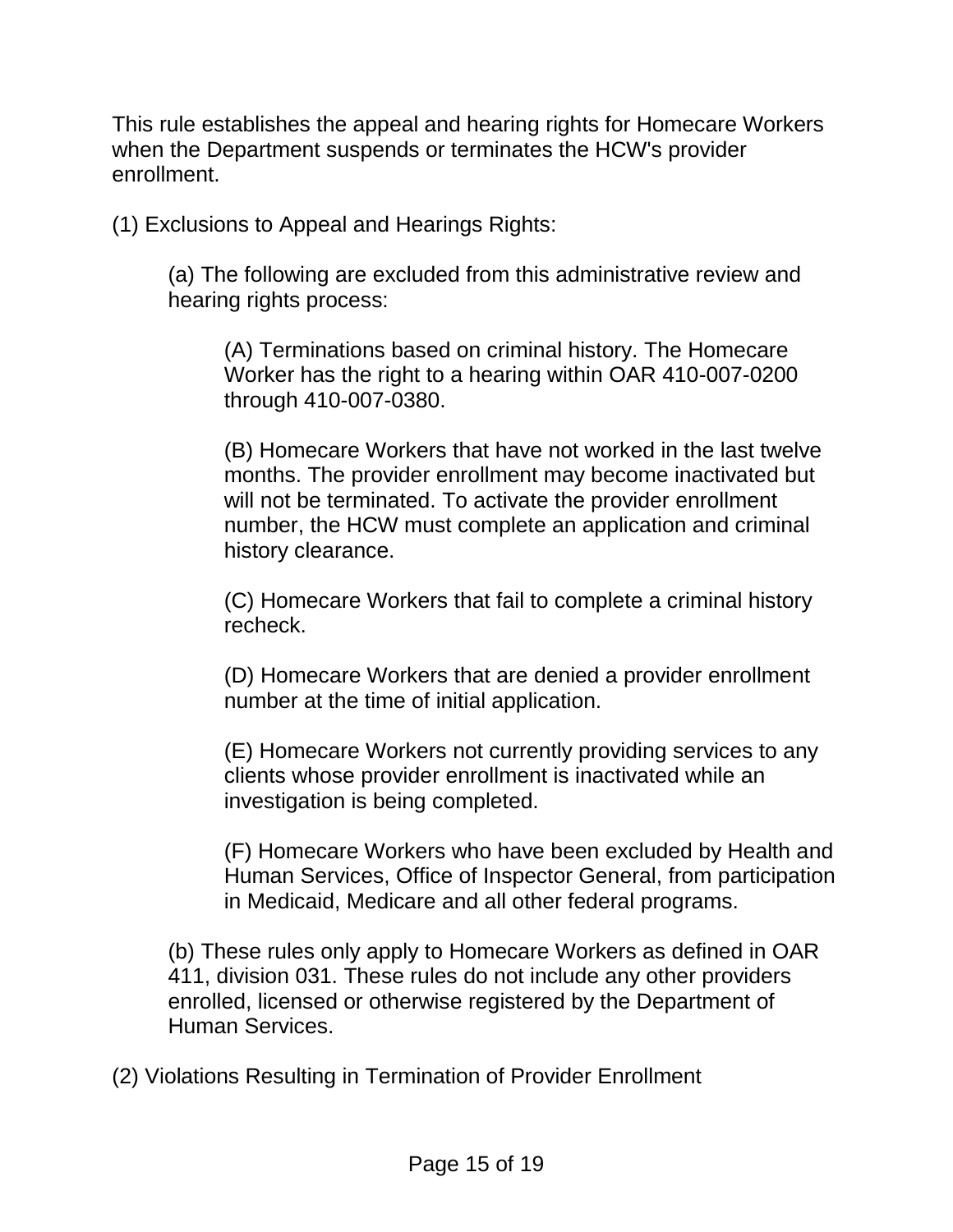(a) The Department may terminate the Homecare Worker's provider enrollment when a Homecare Worker:

(A) Violates the requirement to maintain a drug-free work place;

(B) Has an unacceptable criminal history as defined in OAR chapter 410, division 007,

(C) Lacks the skills, knowledge, and ability to adequately or safely perform the required work,

(D) Violates protective service and abuse rules, as defined in OAR chapter 411, division 020;

(E) Commits fiscal improprieties;

(F) Fails to provide services as required;

(G) Engages in unacceptable conduct at work; or

(H) Has been excluded by the Health and Human Services, Office of Inspector General, from participation in Medicaid, Medicare and all other federal health care programs.

(3) Immediate Termination: The Department may immediately terminate a provider enrollment on the date the violation is discovered, prior to the outcome of the administrative review when an alleged violation presents imminent danger to current or future clients. The Homecare Worker may file an appeal of this decision directly to DHS Central Office.

(4) Termination Pending Appeal: When a violation does not present imminent danger to current or future clients, the provider enrollment will not be terminated during the first ten business days of the Administrative Review appeal period. If the Homecare Worker appeals in writing prior to the deadline for appeal, the enrollment will not be terminated until the conclusion of the Administrative Review.

(5) Termination if No Appeal Filed: The decision of the reviewer will become final if the Homecare Worker does not appeal within ten business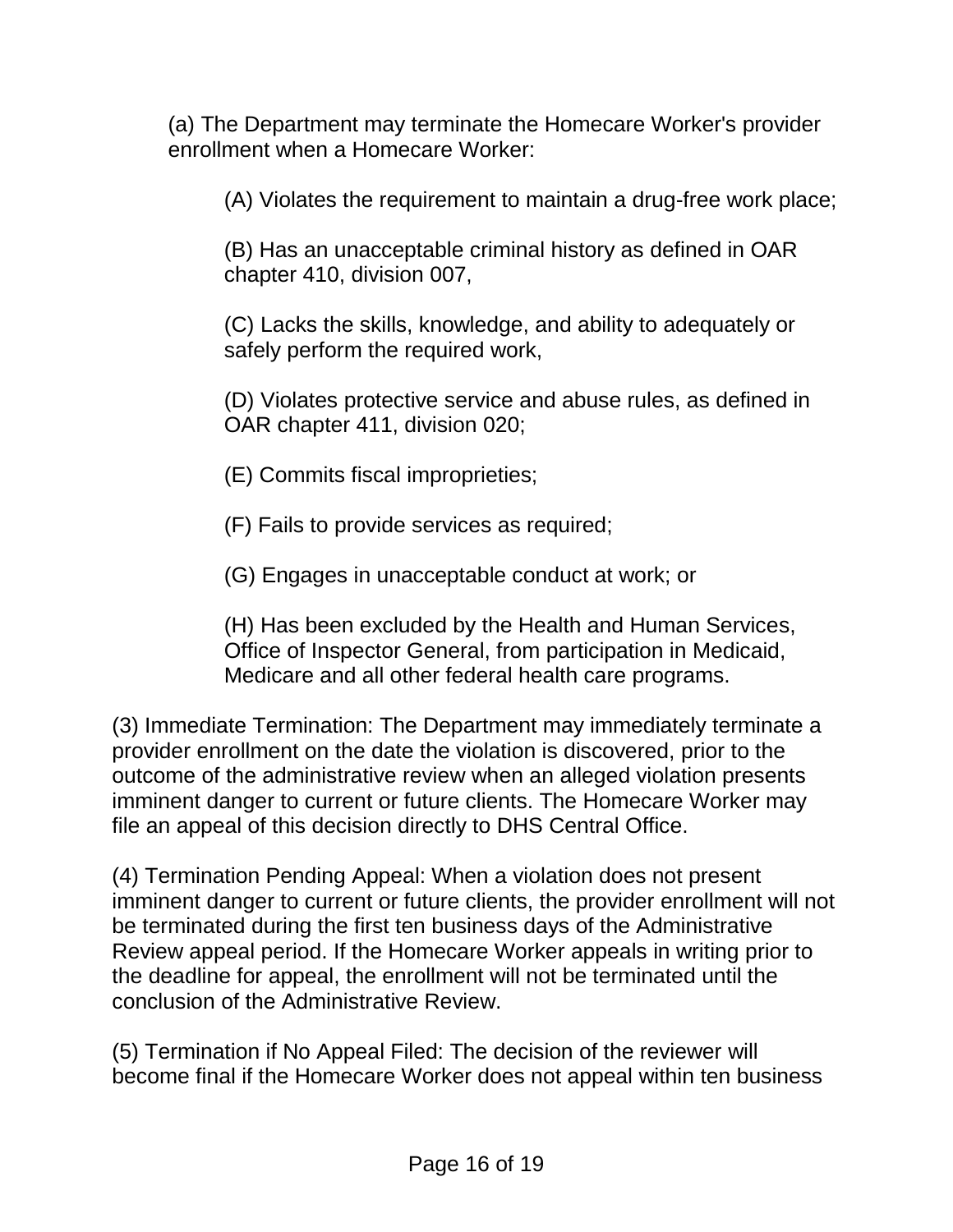days of the notice of the decision. Once the time period for appeal has expired, the reviewer or designee will terminate the provider enrollment.

(6) Burden of Proof: The Department of Human Services has the burden of proving the allegations of the complaint by a preponderance of the evidence. Evidence submitted for the administrative hearing is governed by OAR 137-003-0050.

(7) Administrative Review Process: The Administrative Review process allows an opportunity for the SPD/AAA program manager or DHS Central Office to review and reconsider the decision to terminate the Homecare Worker's provider enrollment. The appeal may include the provision of new information or other actions that may result in the Department changing its decision.

(a) When the Department decides to terminate the Homecare Worker's provider enrollment, the Department will issue a written notice that will include:

(A) An explanation of the reason(s) for termination of the provider enrollment;

(B) The alleged violation as listed in OAR 411-031-0050; and

(C) The Homecare Worker's appeal rights, including the right to union representation, and where to file the appeal.

(b) For terminations based on substantiated protective services complaint, the letter may only contain the limited information allowed by law. Complainants, witnesses, and the name(s) of the alleged victim(s) must not be disclosed.

(c) Informal Conference: At the first level of appeal, an informal conference, (described in OAR 461-025-0325), if requested by the Homecare Worker, will be scheduled with the Homecare Worker and any union representative. The Program Manager, or designee, will meet with the Homecare Worker, review the facts, and explain why the agency decision was made. The informal conference may be held by telephone.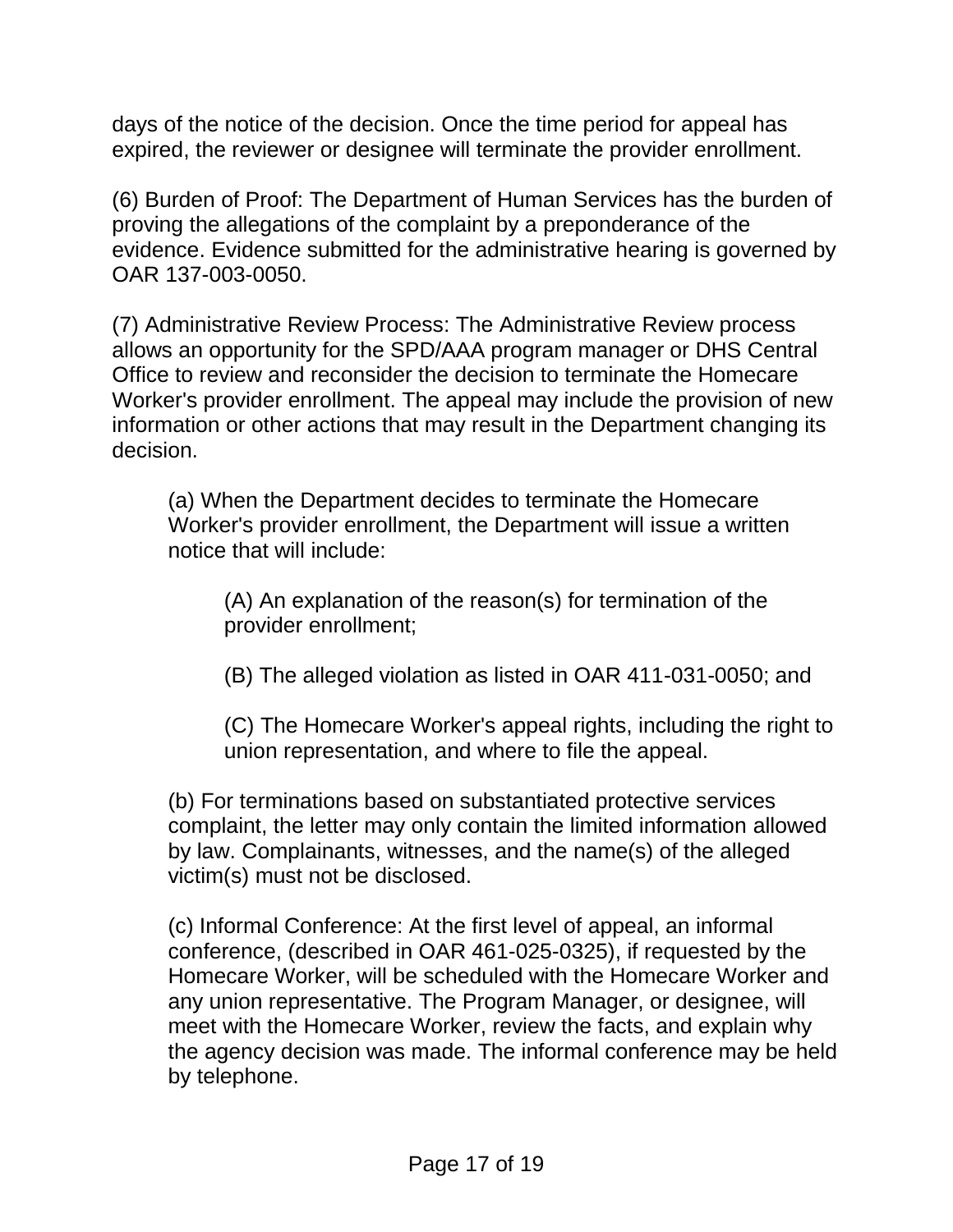(d) The Homecare Worker must specify in the request for review the issues or decisions being appealed and the reason for the appeal. The appropriate party, as stated in the notice, must receive the request for review within ten (10) business days of the decision affecting the worker. If the Homecare Worker decides to file an appeal, they must file their appeal in the following order:

- (A) The Program Manager (or designee) at the local office;
- (B) DHS Central Office;
- (C) Office of Administrative Hearings:

(i) A Homecare Worker can file a request for a hearing with the Office of Administrative Hearings if all levels of administrative review have been exhausted, and the Homecare Worker continues to dispute the Department's decision. The request can be filed through the local office with the Office of Administrative Hearings, as described in OAR 137, division 003. The request for the hearing must be filed within 30 calendar days of the written notice from DHS Central Office.

(ii) An Administrative Law Judge (ALJ) with the Office of Administrative Hearings will determine whether the Departments' decision to terminate the provider enrollment number is affirmed or reversed. The ALJ will issue a Final Order with the decision to all appropriate parties.

(iii) No additional hearing rights have been granted to Homecare Workers by this rule, other than the right to a hearing on the Department's decision to terminate the Homecare Worker's provider enrollment number.

(e) In the first two steps of the administrative review process, a written response of the outcome of the review will be sent to the Homecare Worker within ten business days of the review date.